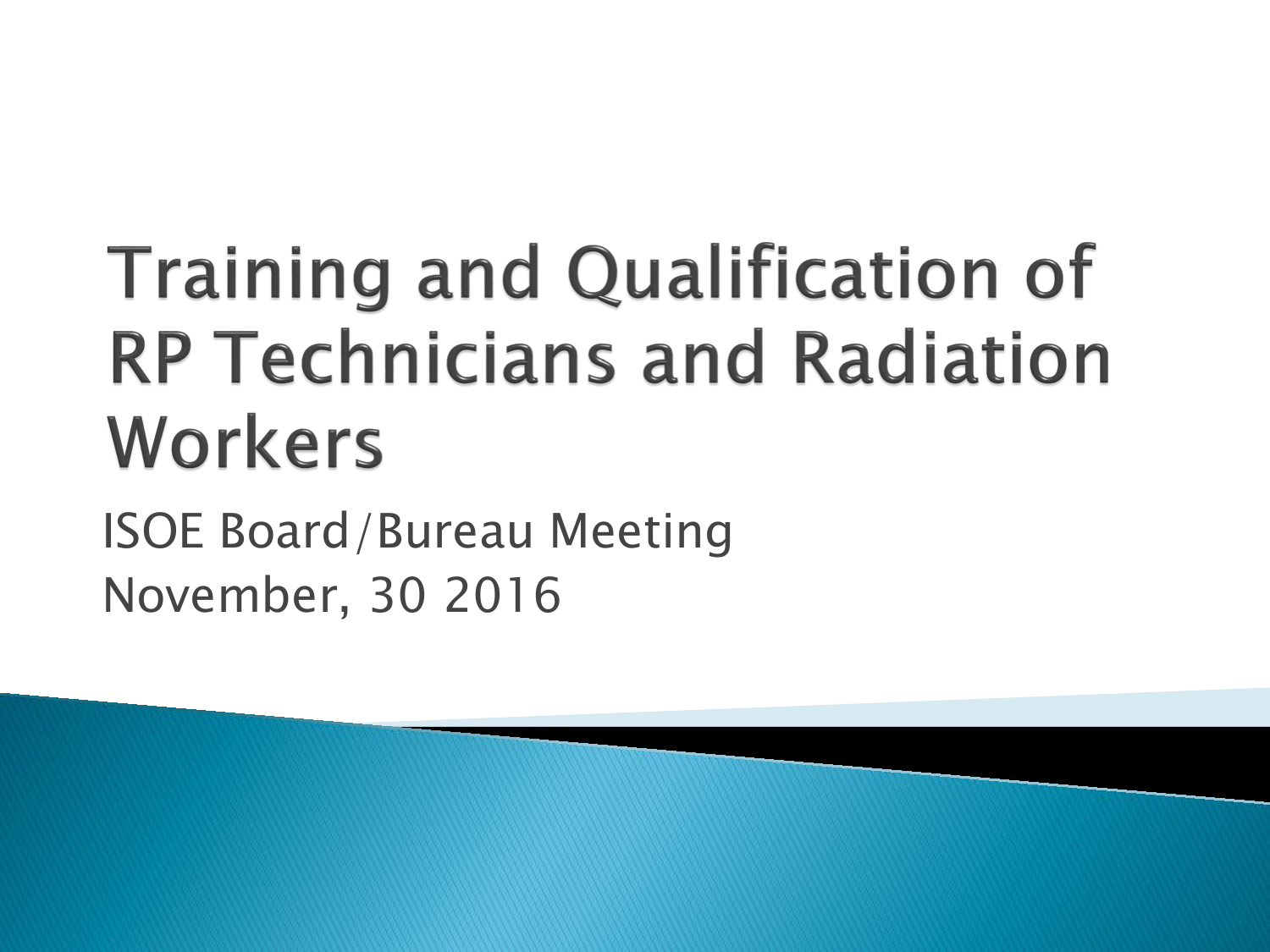- ▶ Radiation Protection Technicians at US power plant are trained and qualified in accordance with guidelines developed by the National Academy for Nuclear Training
- **National Academy for Nuclear Training accredits** all Operations, Technical (Maintenance, RP, and Chemistry), and Engineering training programs at US power plants
- ▶ ACAD 93-008, "Guideline for Training and qualification of Radiological Protection Technicians" establishes the initial and continuing training criteria for RP technicians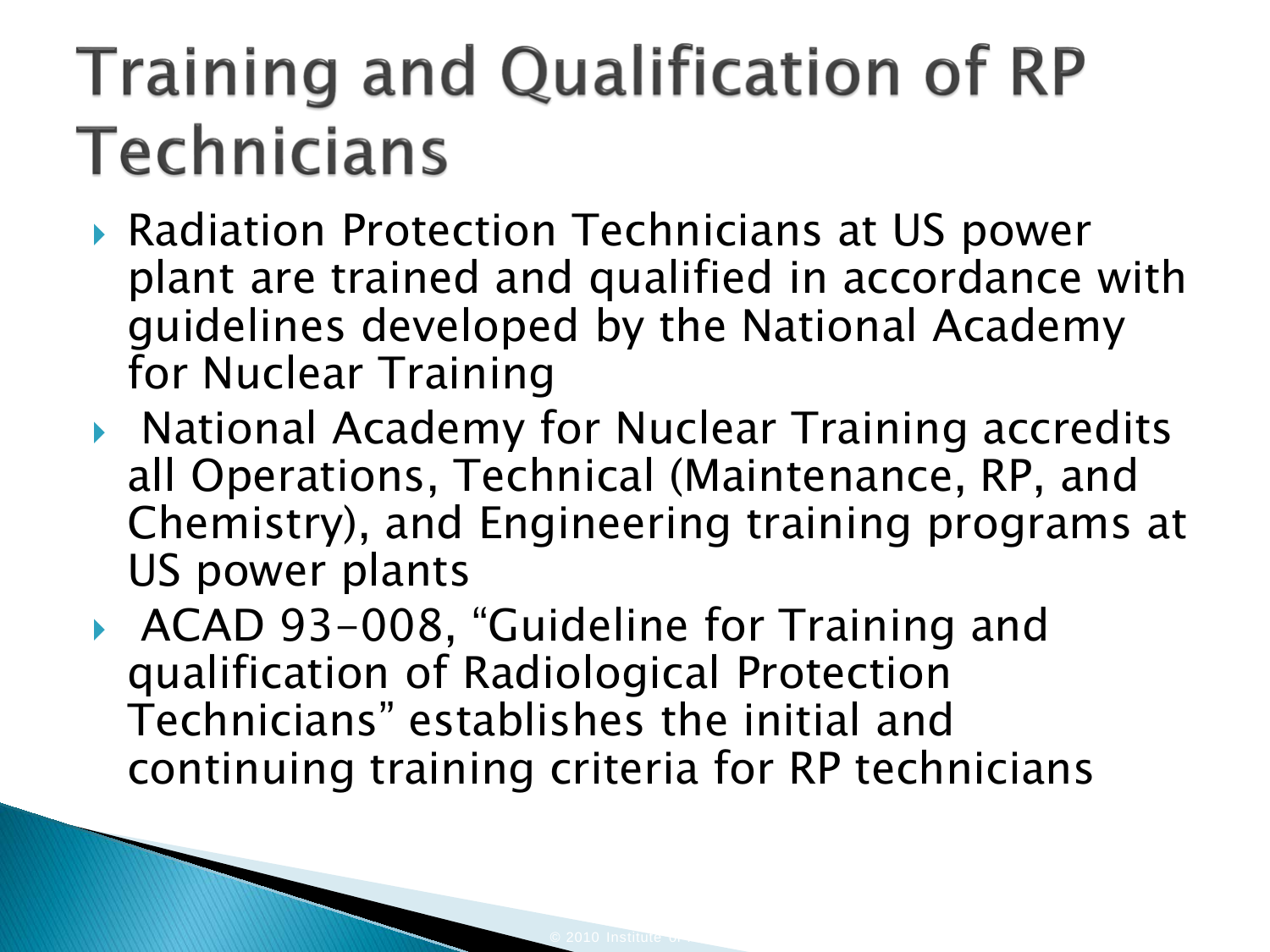- ACAD 93-008 identifies the following expectations relative to RP Technician Initial Training:
	- Provide trainees with an understanding of station policy, procedures, and task performance standards
	- Develop trainees' understanding of the fundamental scientific principles that apply to radiological protection activities and operation of nuclear power plants.
	- Provide trainees with an understanding of the operating and radiological protection principles of specific equipment and components.
	- Evaluate trainees via written, oral, and practical examinations and by discussions of key knowledge, skills, and tasks needed for job performance.
	- Qualify individuals to perform their jobs correctly and in a safe, reliable, and efficient manner.

and the contract of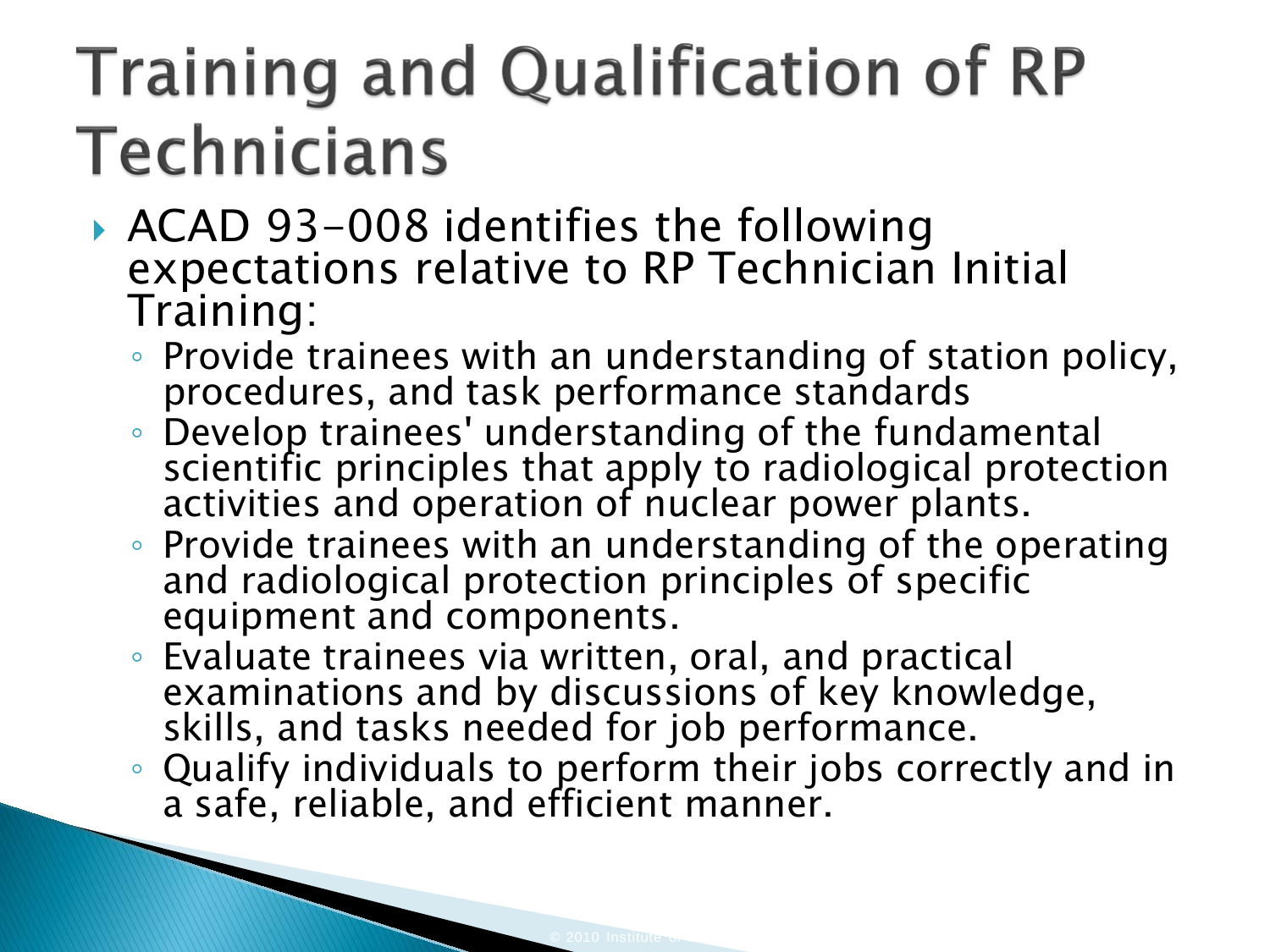- ▶ ACAD 93-008 identifies the following expectations relative to RP Technician Continued Training:
	- Maintain high performance level of radiological protection technicians
	- Improve knowledge and skills when changes in job scope are identified
	- Increase knowledge of selected applied fundamentals presented in initial training, with emphasis in areas of demonstrated weakness
	- Maintain awareness of responsibilities for safe operation of the plant and consequences of incorrect job performance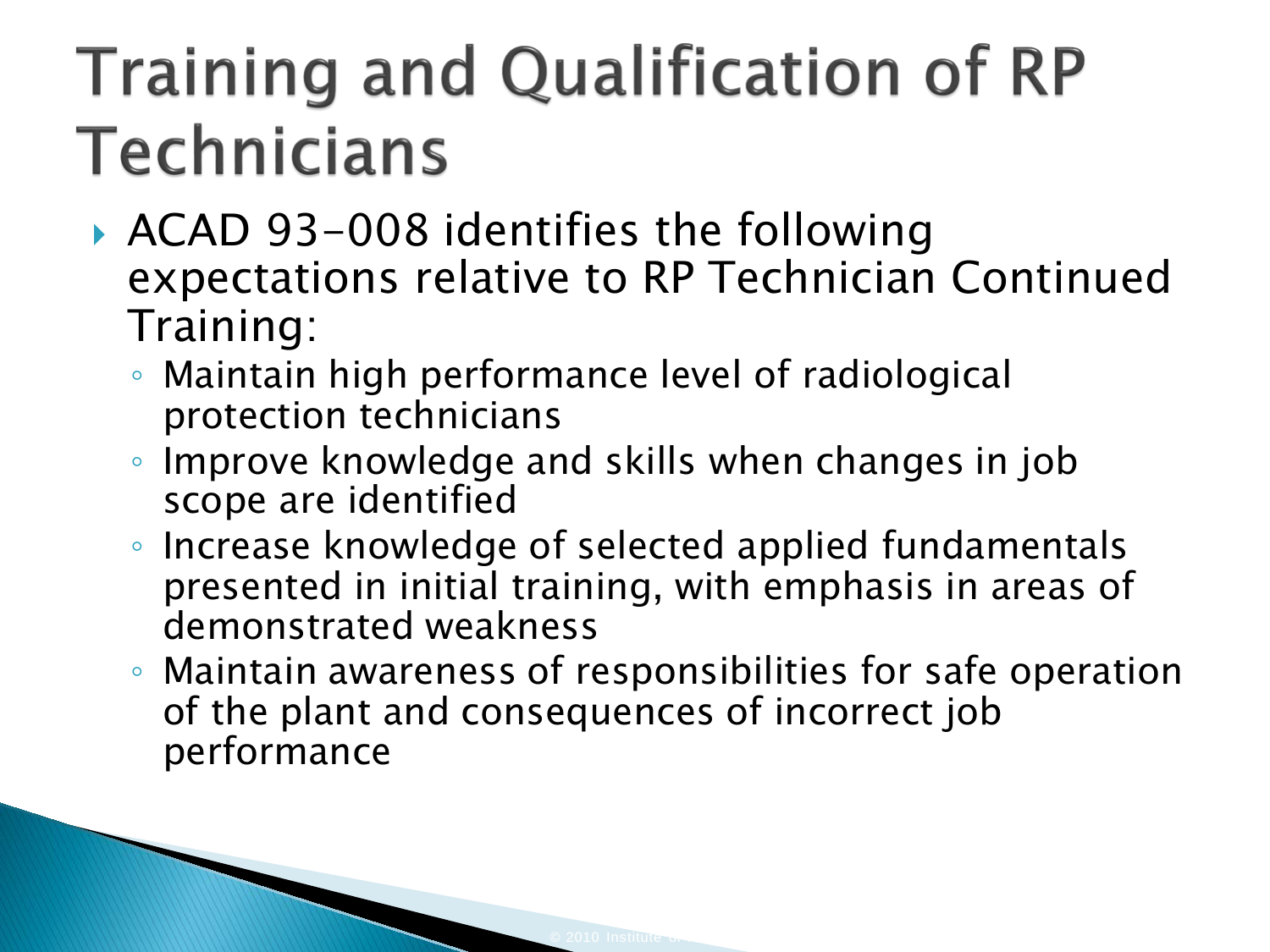- ▶ ACAD 93-008 identifies the following expectations relative to RP Technician Continued Training: (continued)
	- Correct performance deficiencies determined through systematic evaluation of performance
	- Maintain knowledge of procedural changes for areas in which they are qualified
	- Emphasize lessons learned from plant and industry operating experience to prevent occurrence/recurrence of errors
	- Enhance performance through timely training for infrequent, difficult, and important tasks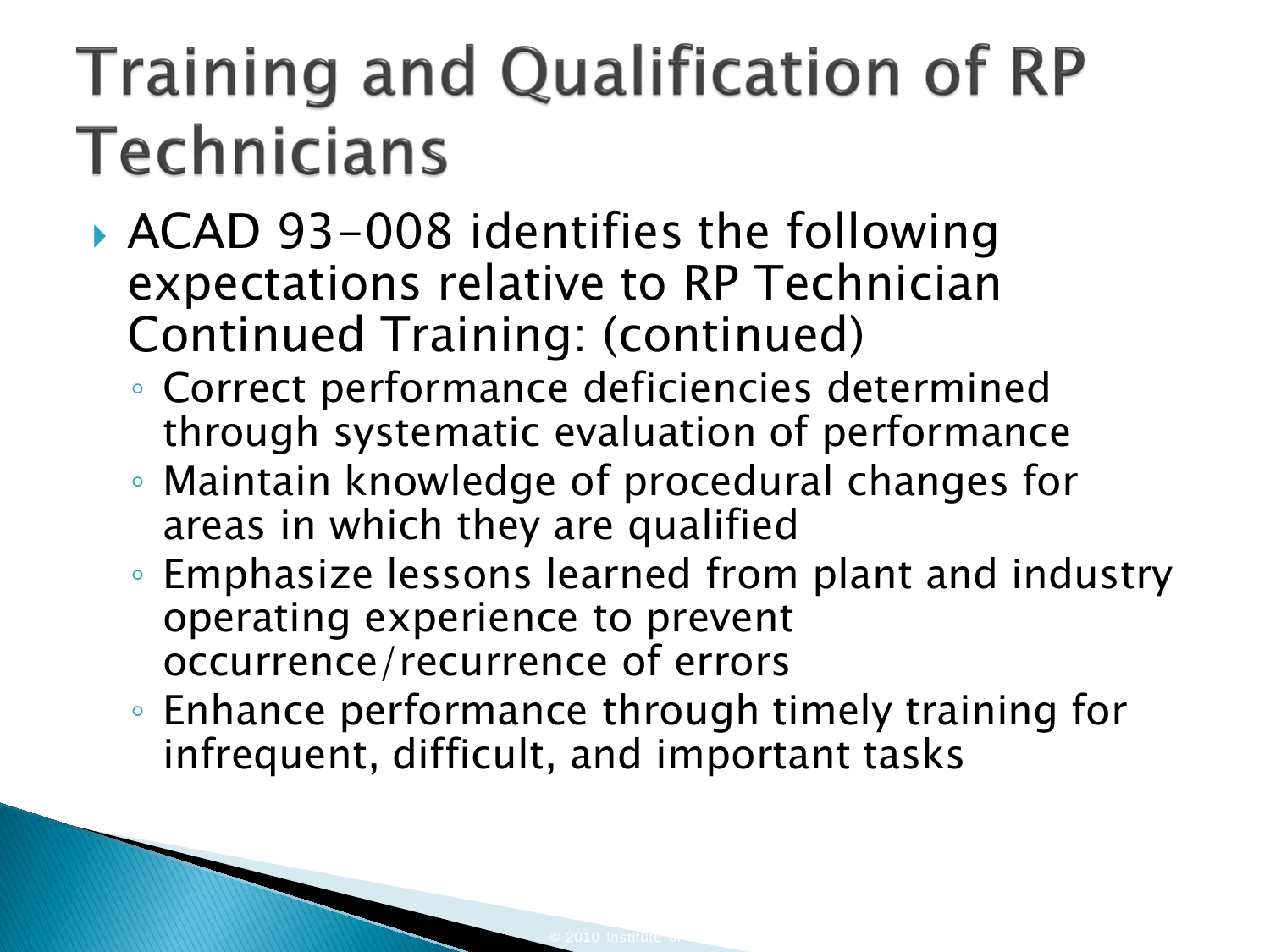# **RP Initial Training Processes**

- Fundamentals / Theoretical Training: Performed in a Classroom Environment
	- Instructor Facilitated Lectures
	- Self-Study
- Radiological Control Techniques: Conducted in Dynamic Learning Environments or in the Plant
- Fundamentals / Theoretical Training Syllabus Includes:
	- Industrial Safety at the worksite
	- Administrative: RP and Station Procedures, Plant Drawings, Work Order System
	- Fundamentals: Mathematics, Physics, Electrical Science, Basic Atomic Structure, Chemistry
	- Plant Systems and Components

and the same of the contract of

- Radiation Detection Equipment / Theory of Operation
- Radiological Protection Theory and Techniques: Radioactive Decay, Interactions with Matter, Biological Effects, External / Internal Dose Control, Contamination Control, Monitoring of radiological work
- Specialized Skills: example, Radwaste Packaging and Shipping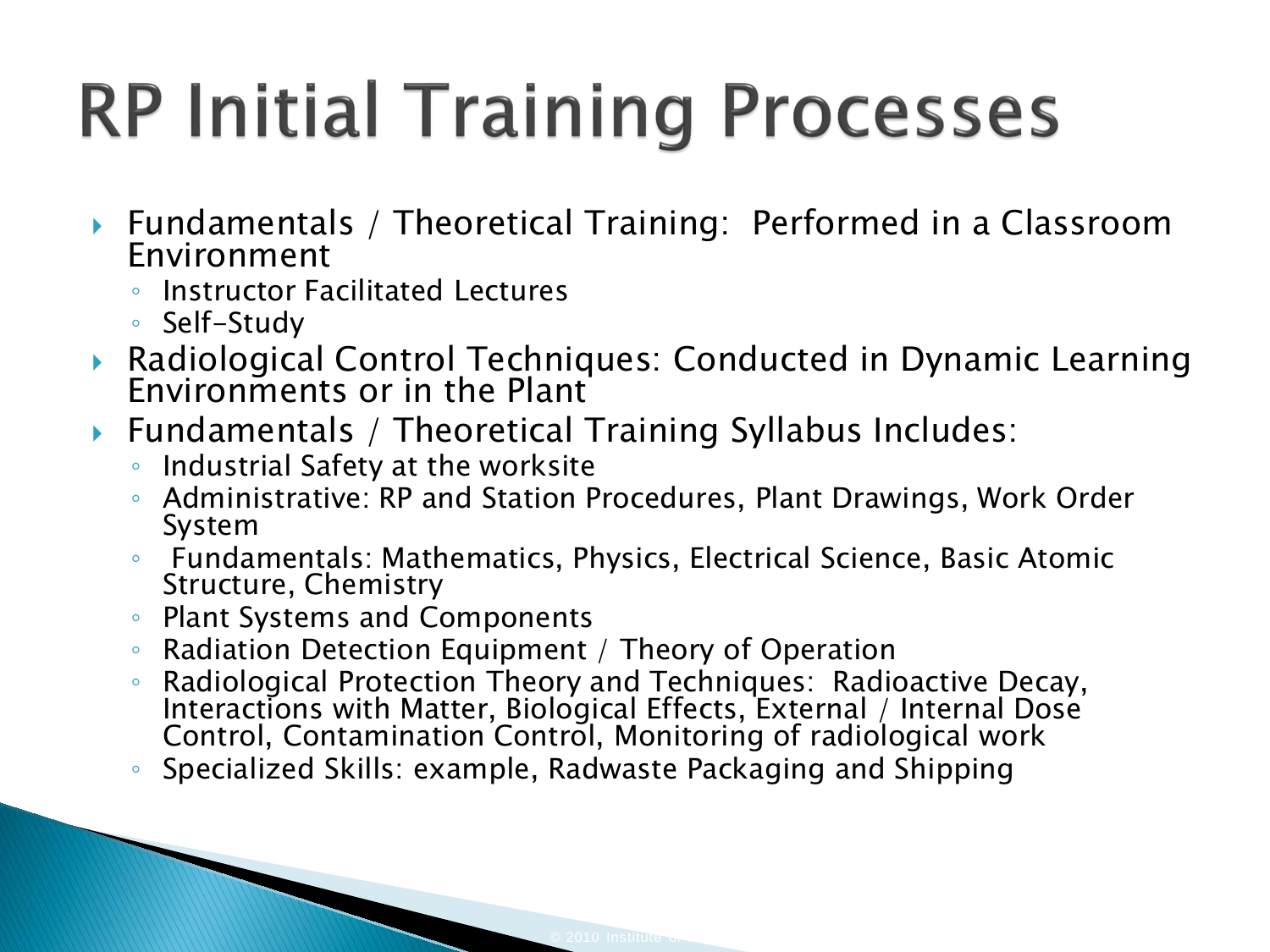### **RP Initial Training Processes**

- **Initial Training Schedule:** 
	- Trainees attend training for approximately 40 hours/week
	- Duration of initial training is generally six to nine months
- Most RP training programs have two instructors that develop and deliver the lesson plans
- ▶ On the Job Training (OJT) and Task Performance Evaluations (TPE):
	- Following initial classroom training, trainees participate in OJT and TPE at the plant
- OJT and TPE focus of qualifying RP technicians on specific tasks: **Examples:** 
	- Use of radiation detection instruments
	- Personnel decontamination
	- Air sampling
	- Generating radiation work permits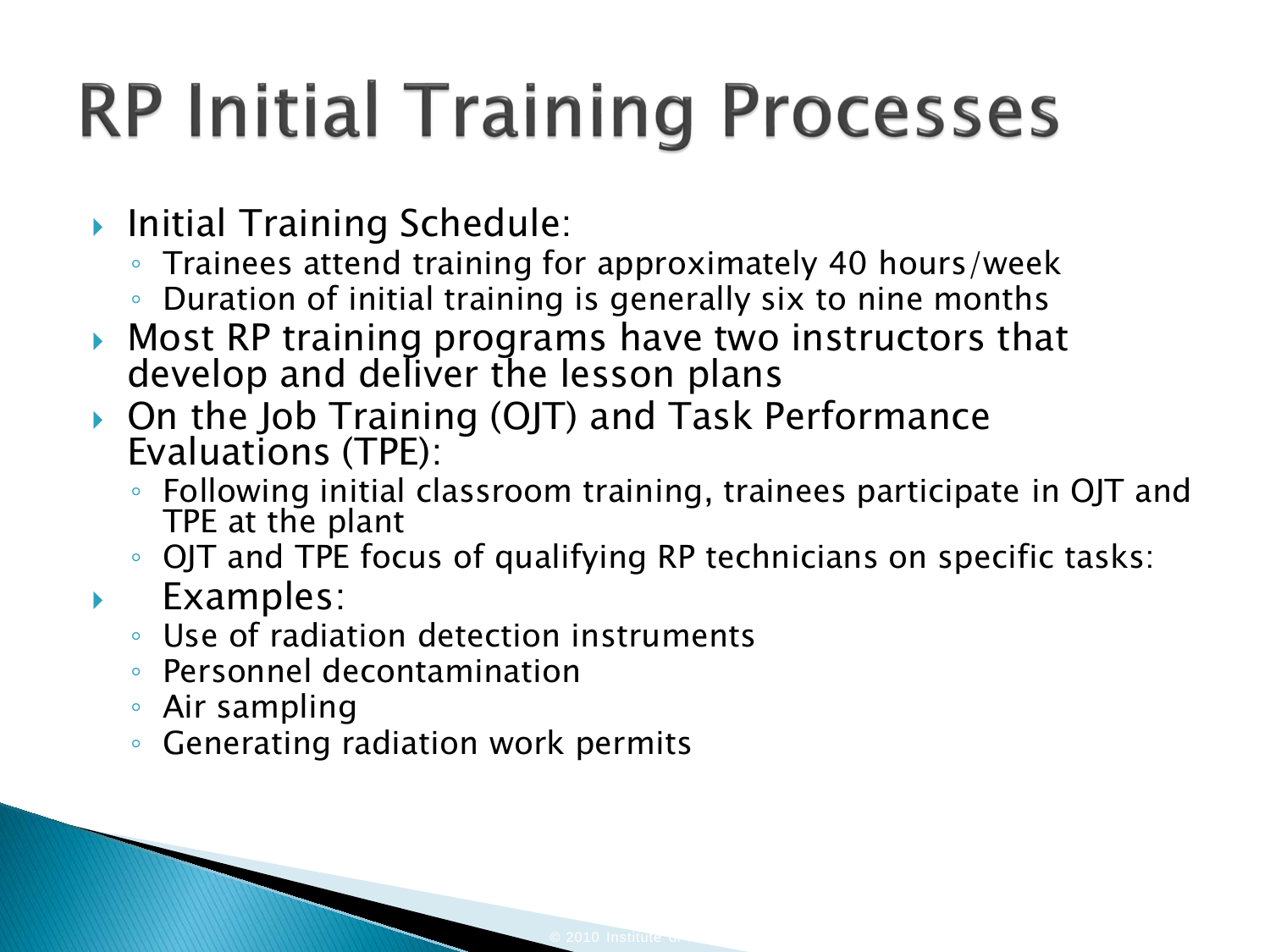### **RP Initial Training Processes**

- ▶ RP Programs generally have 30 to 50 tasks that trainees must demonstrate their competency prior to working independently in the field
- Senior RP technicians generally provide the OJT with the trainees in the plant
- ▶ RP supervisors conduct the TPEs to determine the trainees' level of competence .
	- If the trainee successfully demonstrates the necessary level of competency during the TPE, the trainee is designated as 'qualified' to independently perform the task
- Trainees generally require nine to twelve months to complete all necessary task qualifications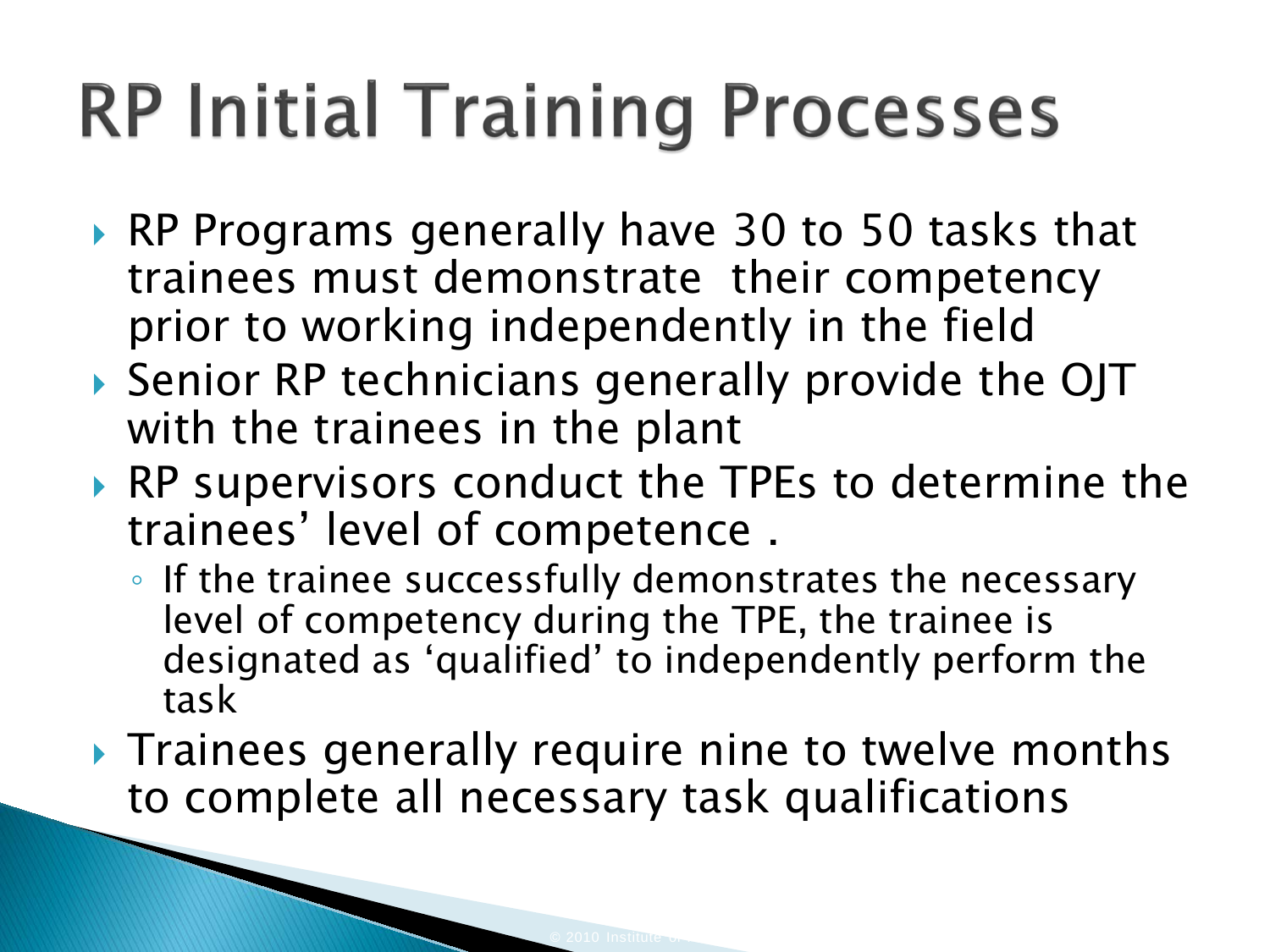#### **RP Continued Training Processes**

- ▶ Training to Improve Performance
- Continuing training needs are identified through ongoing training program evaluations and analyses of worker performance
- ▶ RP Department Training Committees:
	- Identify performance weaknesses
	- Determine if training is a viable method to improve performance
- ▶ RP Training Instructors develop lesson plans to address weaknesses
	- Training may be in classrooms or dynamic learning facilities.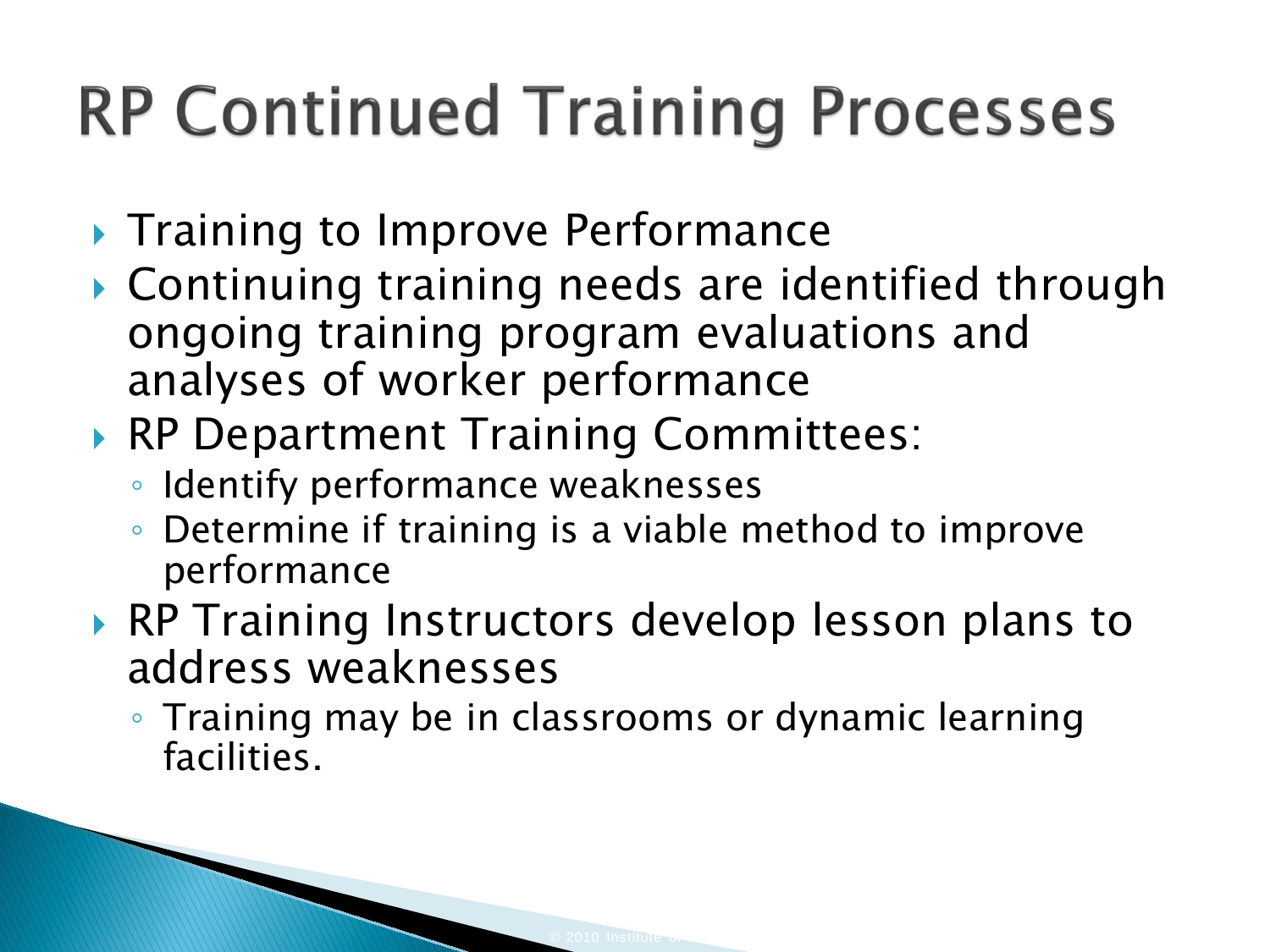#### **RP Continued Training Processes**

- $\blacktriangleright$  Continued Training also includes refresher training in RP  $\blacktriangleright$ fundamental topical areas and recent industry Operation Experience
- Refresher training may include:
	- Instrument theory / operation / calibration
	- Effective methods for conducting radiological briefings
	- Use of remote monitoring equipment
	- Biological Effects of Radiation
	- Review of new RP procedures
- ▶ Operating Experience Training:
	- Prevention of unplanned exposure
	- Inadvertently release of radioactive material from the radiological controlled area
	- Causes and Contributors associated with industry alpha and airborne contamination events
- ▶ Duration and Frequency of RP continued training:
	- Approximately 24 to 32 hours each calendar quarter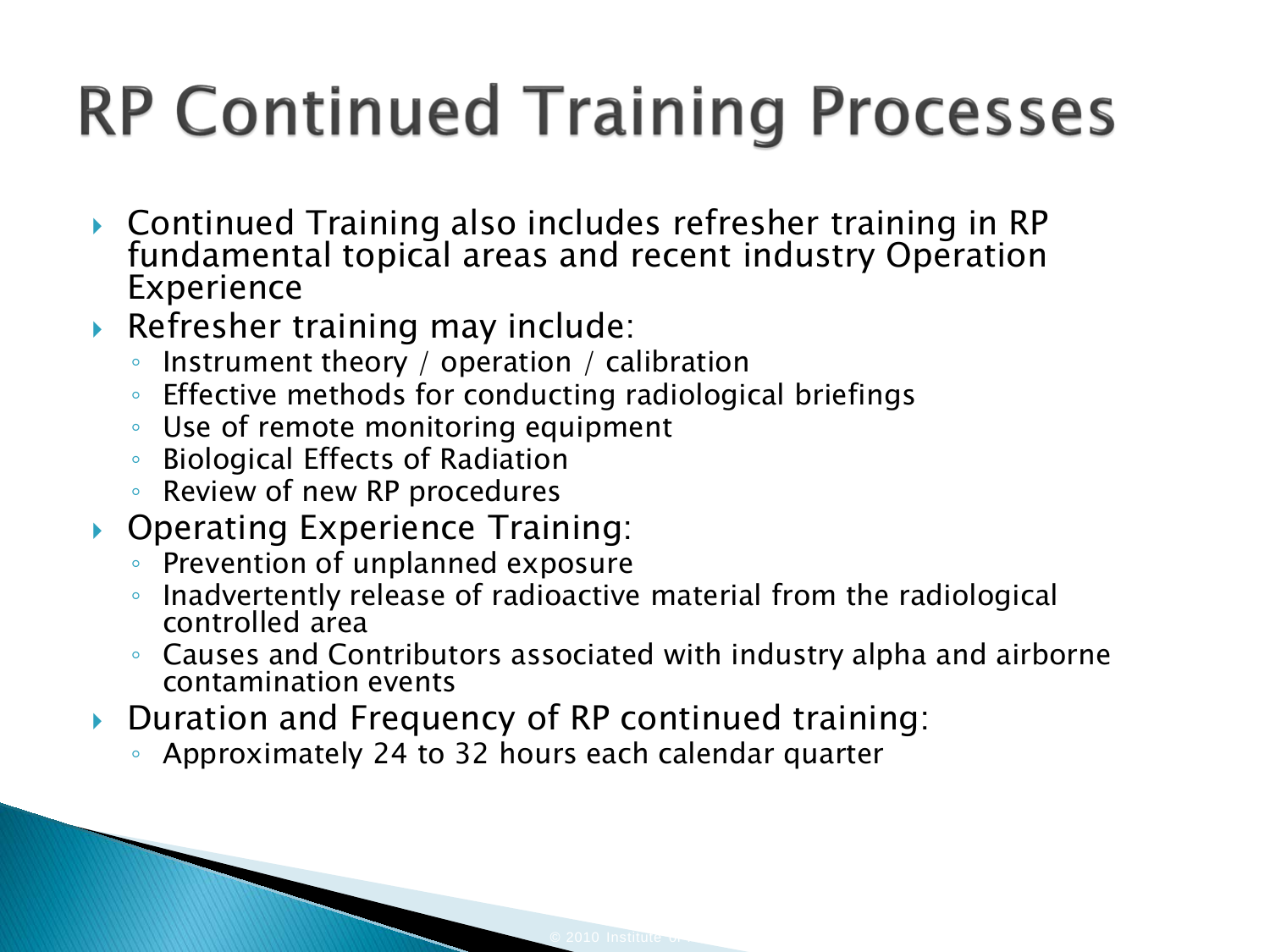## **Radworker Training Processes**

ACAD 00-007, "Guidelines for Radiation Worker Training"

- **This guideline provides a framework for developing and** implementing radiation worker training (RWT) and radiological respirator training (RRT).
	- Radiation working training provides the knowledge and skills necessary to work safely within a radiologically controlled area (RCA)
	- Radiological respirator training provides training for use of respiratory protection equipment to limit internal radiation dose
- ACAD 00-007 recommends Radworker Training include the following topics:
	- Sources of radiation
	- Types and measurement of radiation
	- Biological effects of radiation and risks
	- Exposure limits and guidelines
	- ALARA principles; dose and contamination control
	- Use of dosimetry
	- Radiation work permit processes and radiological postings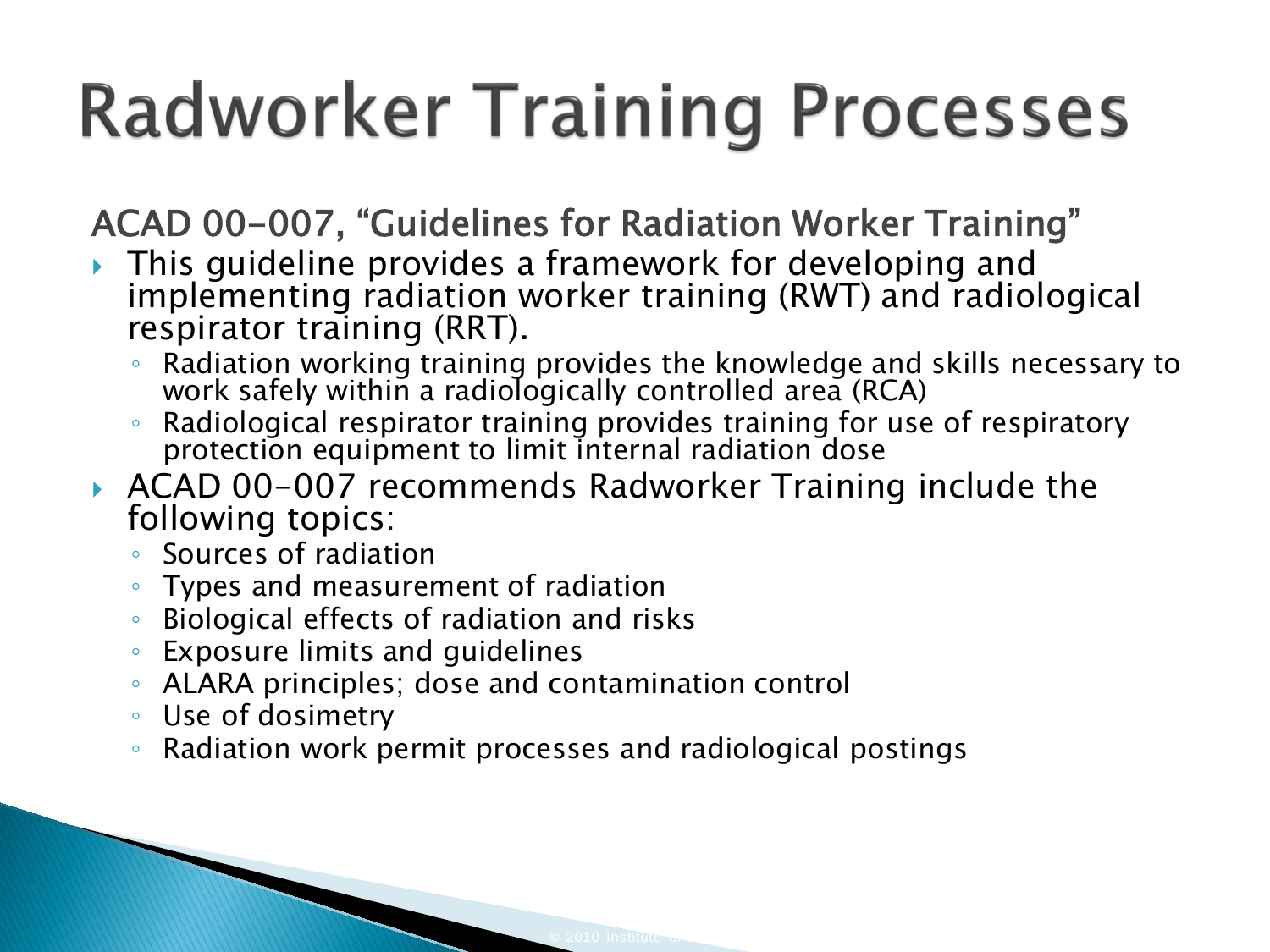### **Radworker Training Processes**

- Radworker's must demonstrate their understanding of the training material by completing a written exam
- In addition to the classroom training and examinations; workers must demonstrate their abilities to wear protective clothing, select and follow the instruction of a radiation work permit, use effective ALARA principles, and control the spread of contamination at the jobsite
	- Usually conducted in a dynamic learning activity center that have mockups of radiological and contaminated areas
- ▶ RP supervisor and senior technicians generally provide the training and evaluations of worker competence in the dynamic learning environments
- Duration of Radworker Training (classroom and dynamic activity):
	- Eight to twelve hours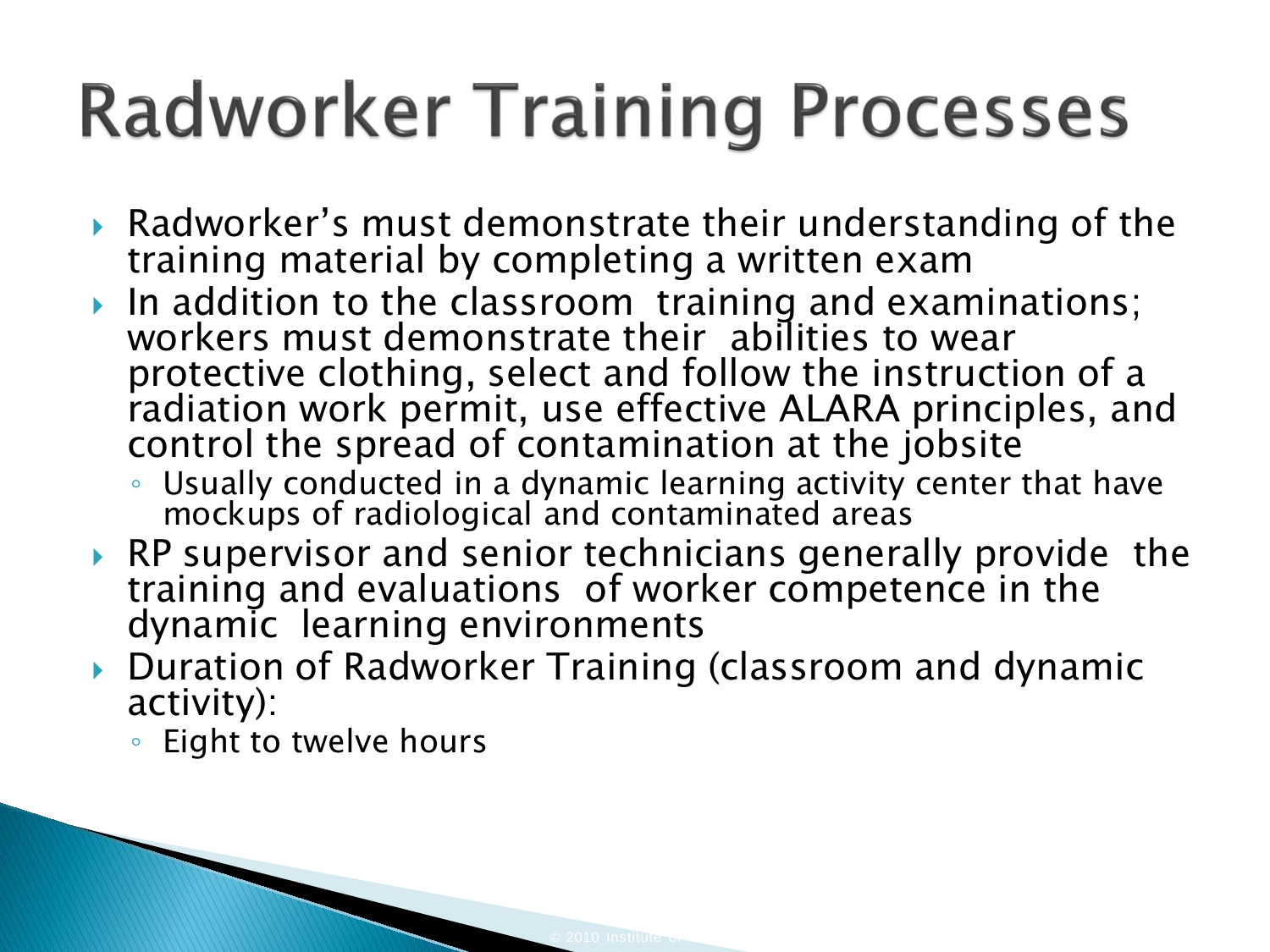## **Portable Radiation Protection Technician Quals**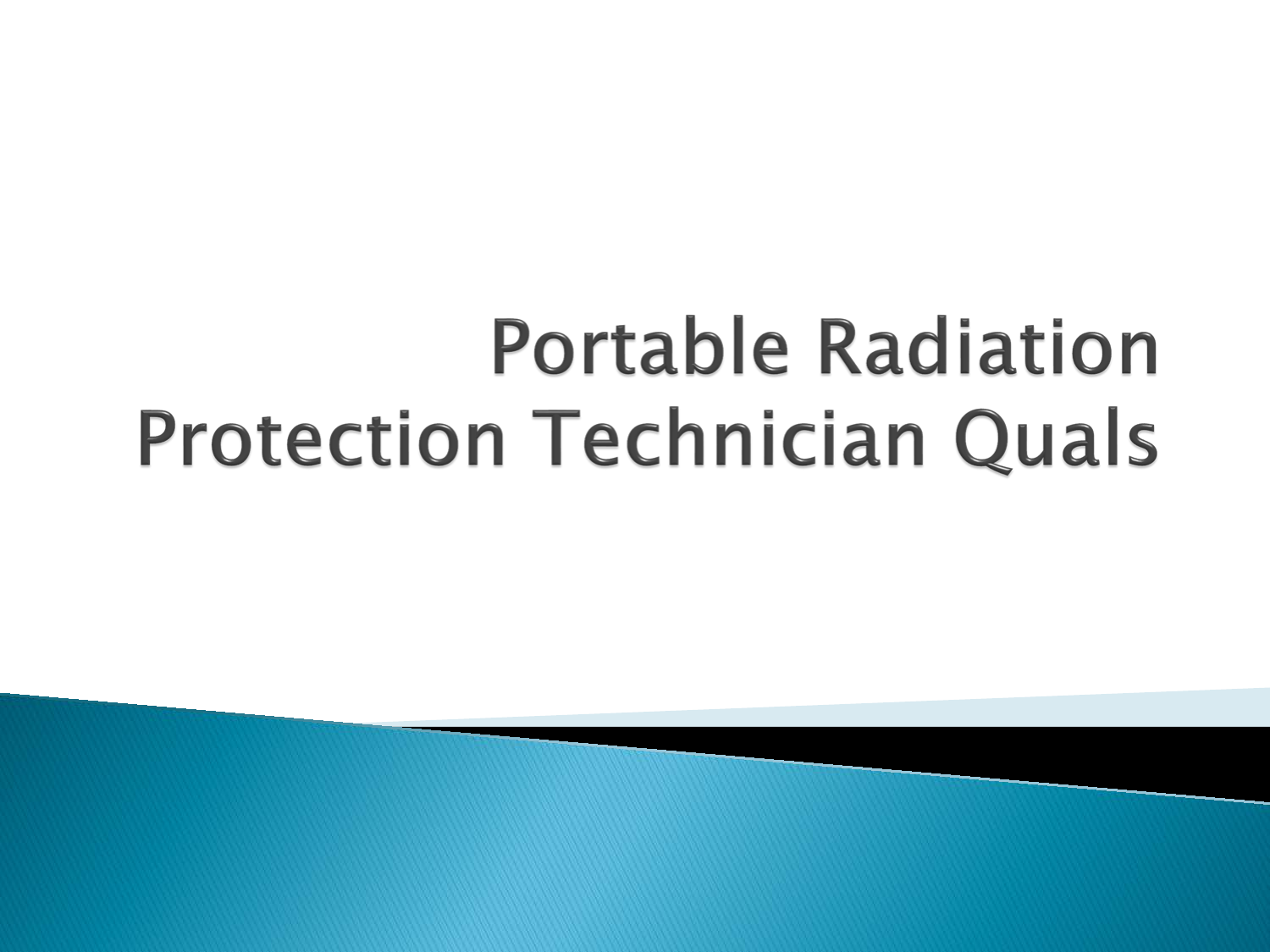# **Portable SRPT Quals**

- ▶ Delivering the Nuclear Promise Initiative RP-12
- ▶ Eliminate Site Specific Qualifications of Supplemental Radiation Protection Technicians through Development of a Standard Vendor Training Program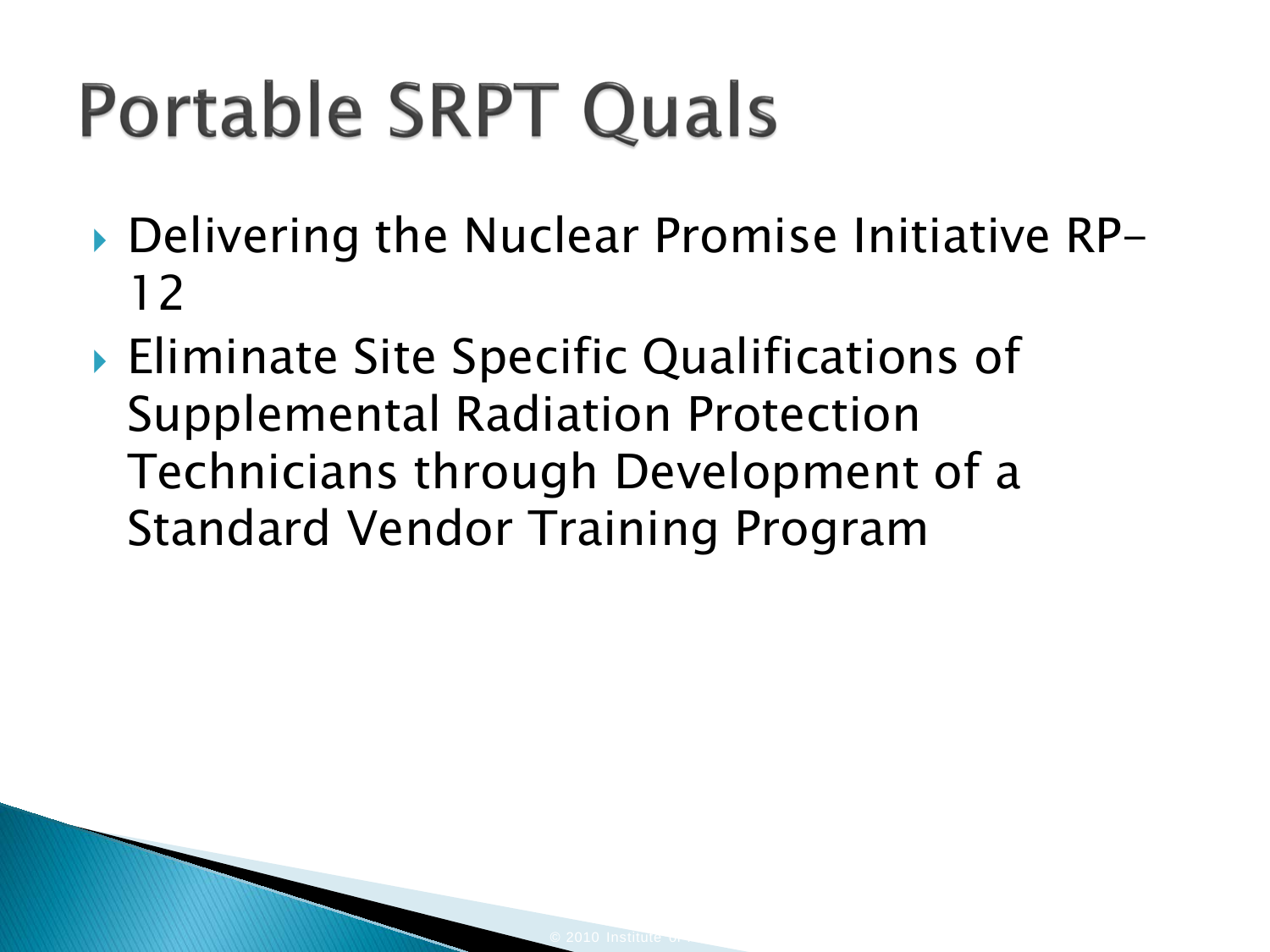## **Portable SRPT Quals**

#### ▶ Desired end-state—

◦ Prior to arrival on-site, Supplemental Radiation Protection vendors will train and qualify their technicians using industry standard task list training criteria.

#### Value proposition (vision of excellence)—

- Eliminate on average the 2 to 3 days each site historically spends to qualify the supplemental RP technicians (SRPTs)
- Result in improved SRPT performance due to standardization of key radiation protection processes and procedures.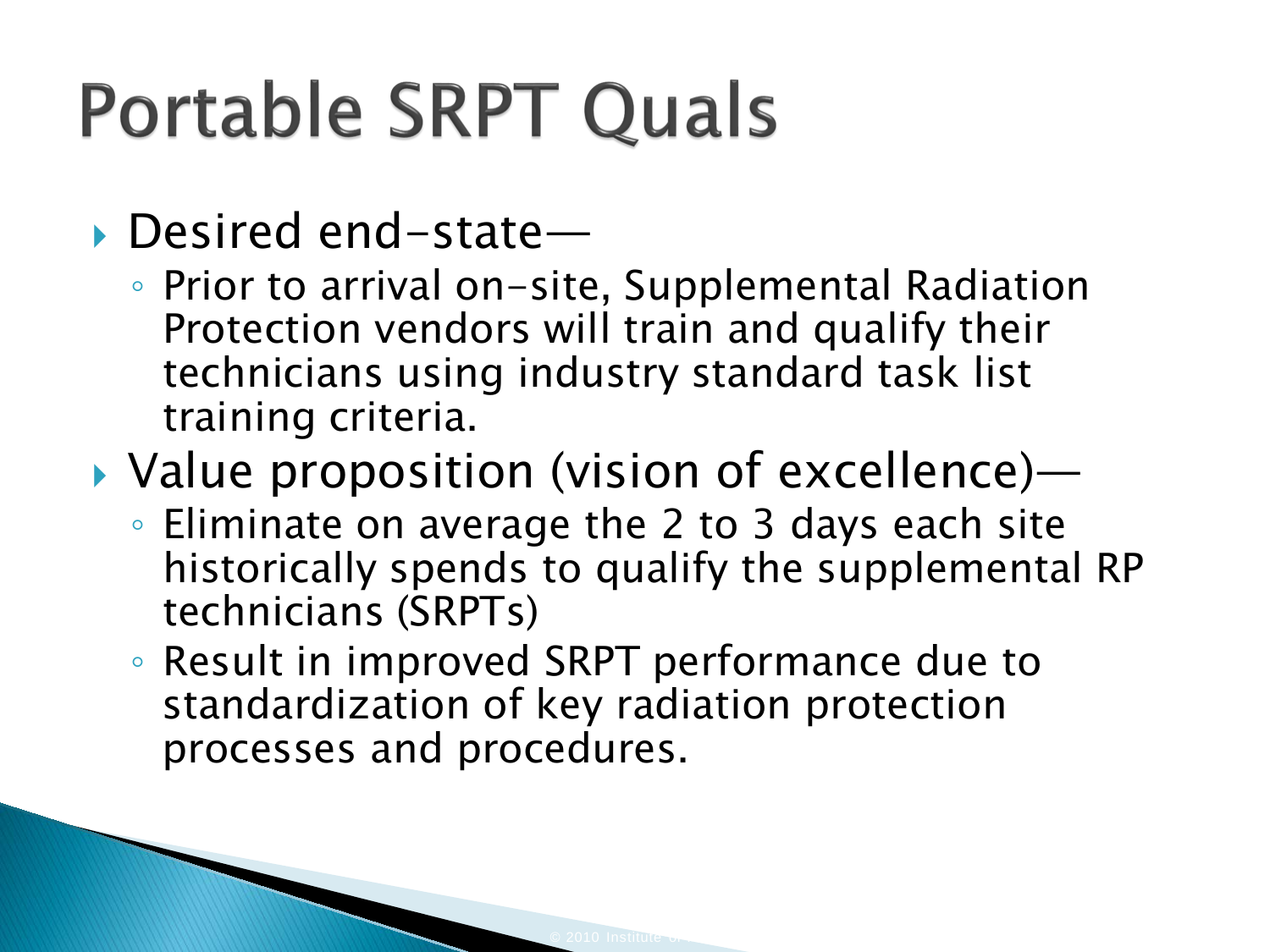#### Portable SRPT Quals - Deliverables

- ▶ Standardized Industry Task
- ▶ Standardized Industry Processes/Procedures for key RP practices
- ▶ Standard training and qualification completed by the Vendor at their training facilities
- ▶ Standard acceptance criteria for meeting ANSI requirements (ANSI 3.1 1978 or 2014)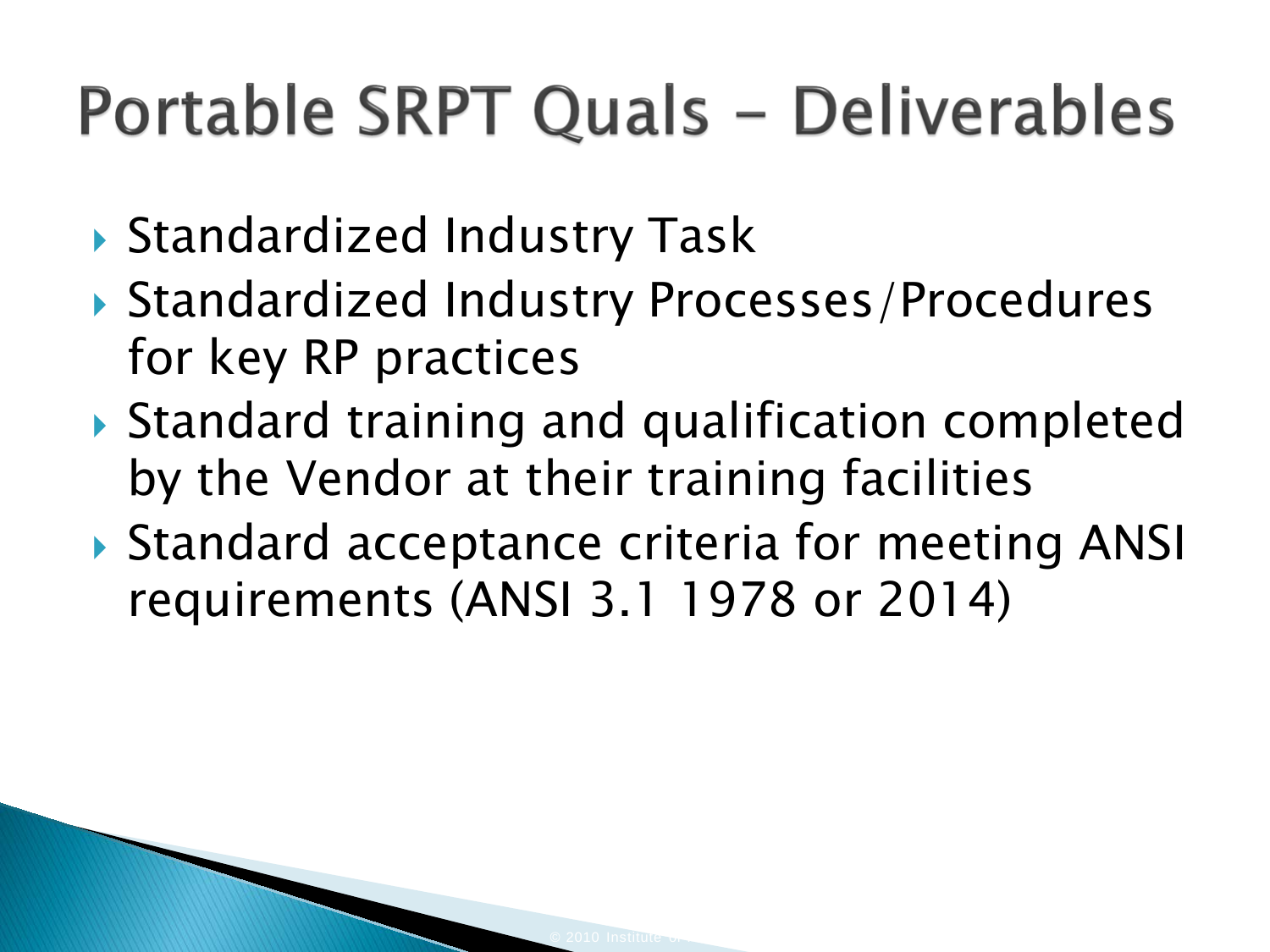# Portable SRPT Quals - Dates

- ▶ Issue the Efficiency Bulletin December 2016
- ▶ Implementation December 2017
- Key Items
	- Final Task List Complete (maybe)
	- Draft of the industry procedure/process December 2016
	- Final industry processes February 2017
	- Development of Supporting Task evaluation materials – July 2017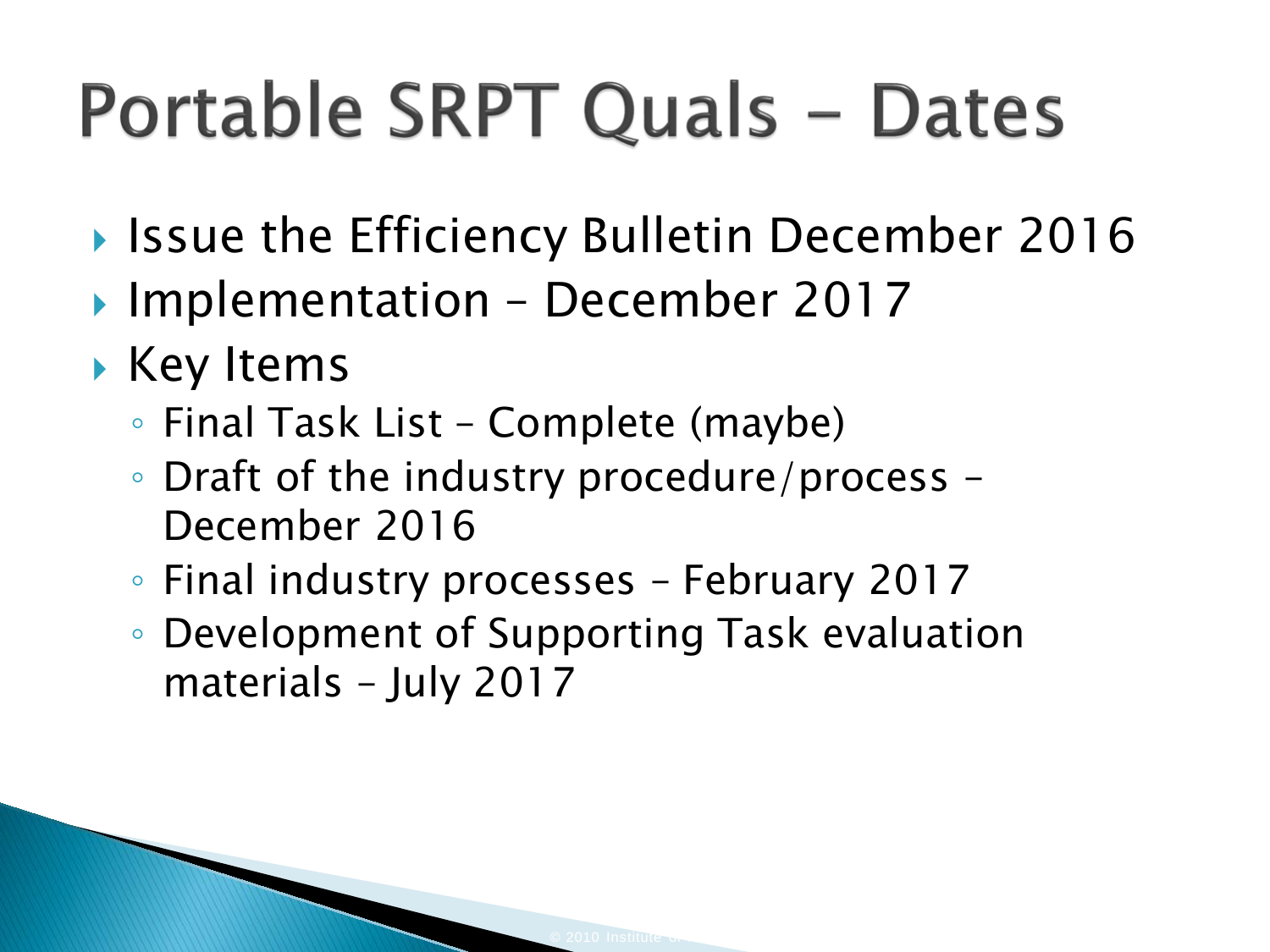# **Portable SRPT Quals**

- ▶ Develop the following standard training materials and functions:
	- Supplemental Radiation Protection Technician Task List
	- Training materials including task qualification tools using the EPRI STE or similar process
	- Establish an industry process description for supplemental RP technician program
	- Establish the periodic industry oversight committee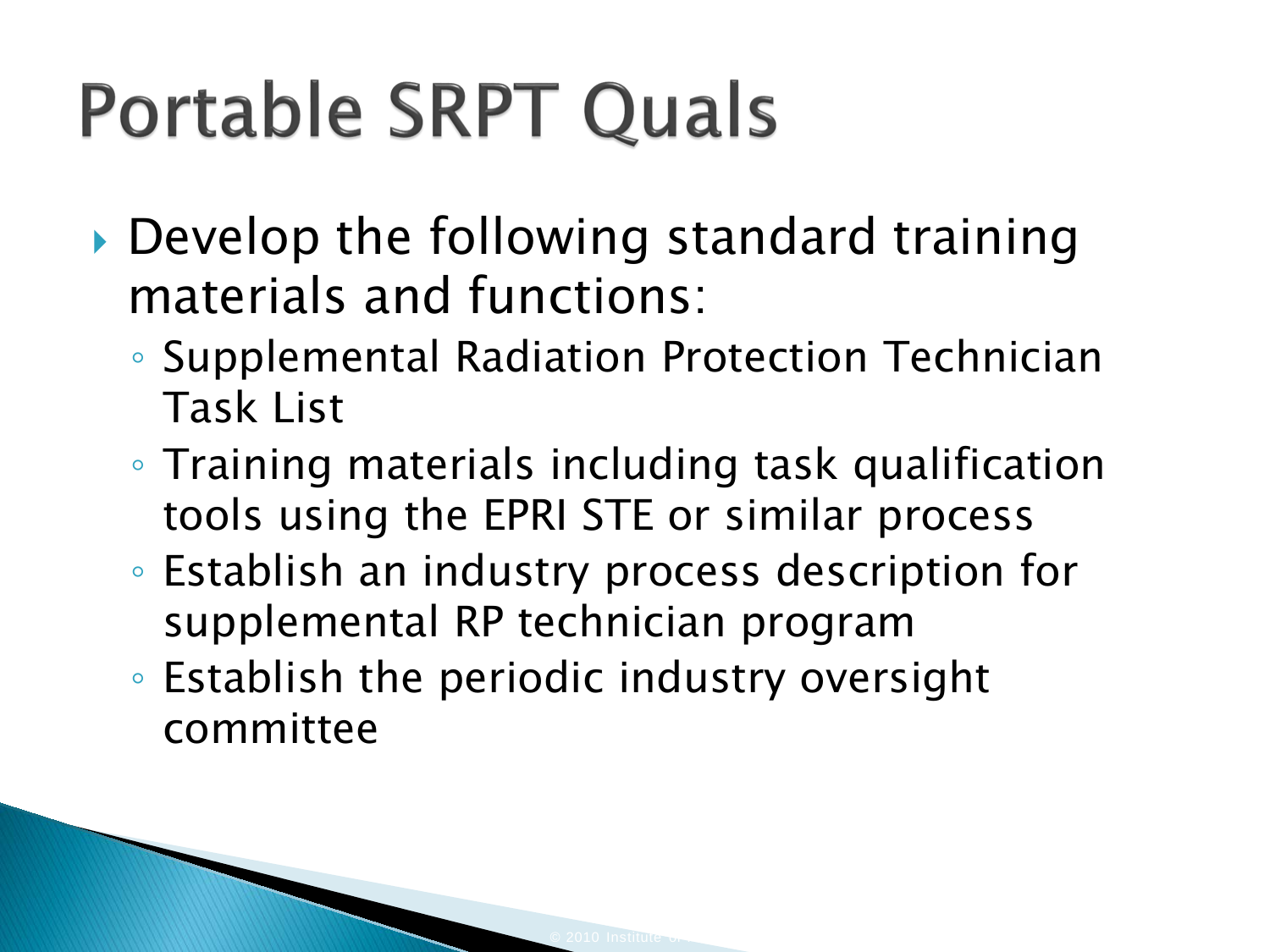# **Portable SRPT Quals**

- ▶ Develop the common industry Procedures and Processes for the following:
	- Postings NISP RP-02 (Drafted)
	- Radiological Surveys NISP-RP-03 (Drafted)
	- Airborne Surveys NISP RP-04 (Drafted)
	- Alpha Surveys
	- Access Control NISP-RP-06 (Drafted)
	- Job Coverage NISP-RP-07 (Drafted)
	- Common Glossary -
	- Free Release Process
	- Personnel Contamination Monitoring NISP-RP-09 (Drafted)
	- Radiography NISP-RP-10 (Drafted)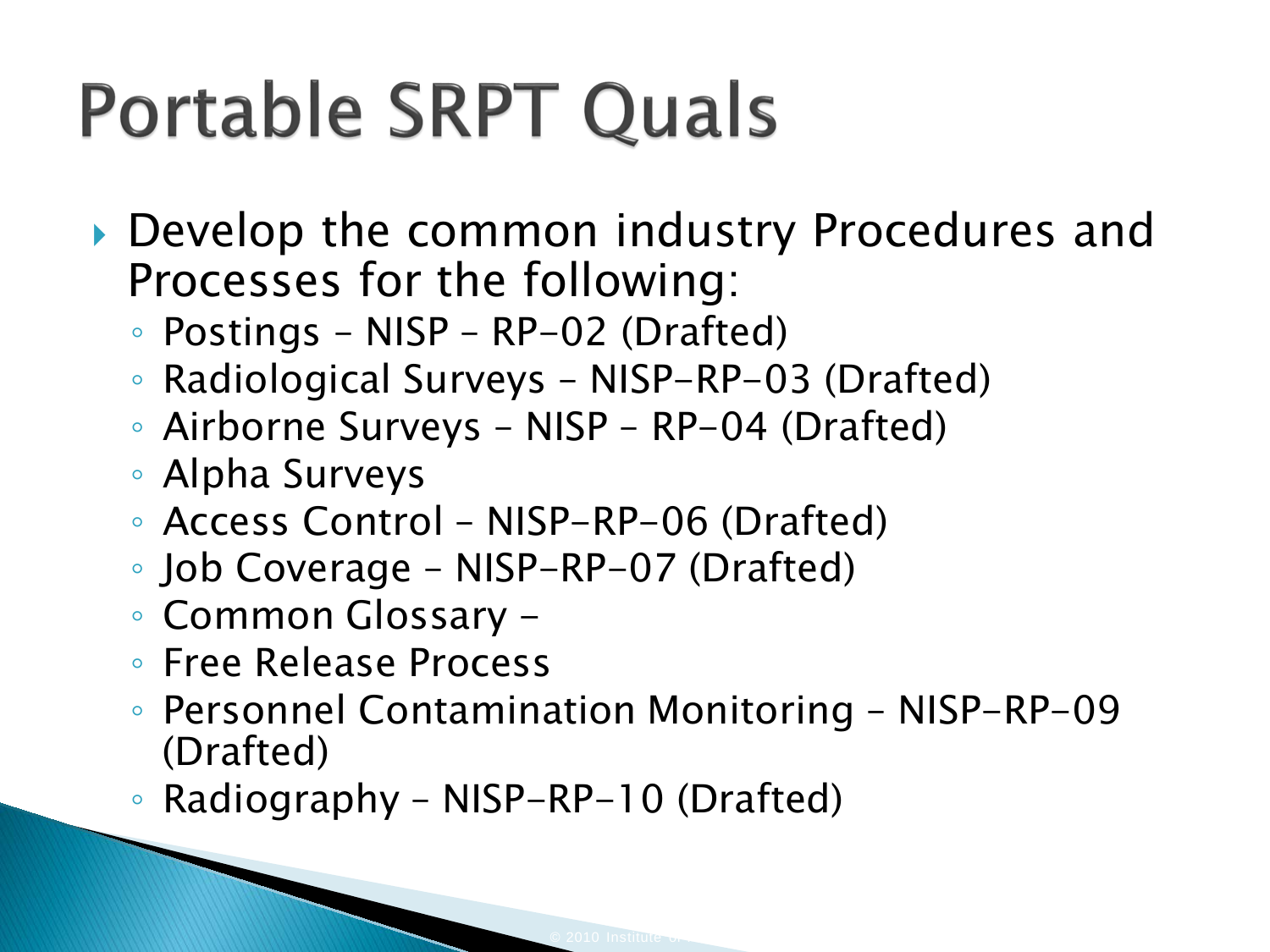#### **Portable SRPT Quals - Site Actions**

- ▶ Station RPMs to revise procedures to implement the common industry procedures and processes
- ▶ Implement ANSI 3.1, 2014
- ▶ Each site to develop a specific change management plan based on the changes required at the station or utility
- ▶ Station communications to site personnel on the change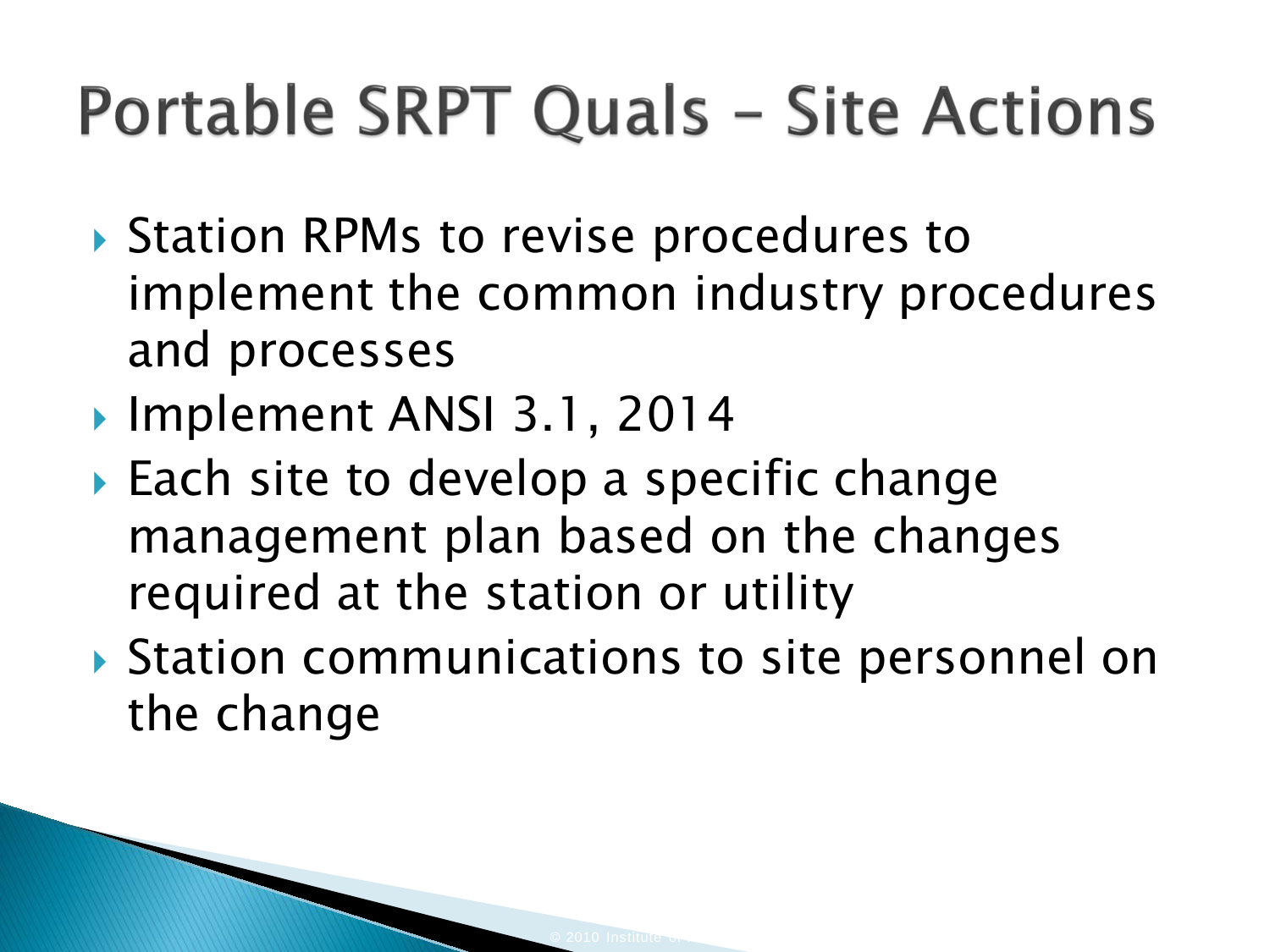#### Portable SRPT Quals - Guiderails

- A periodic review of the vendor training program will be conducted, similar to a NUPIC audit
- An industry oversight committee meeting will be conducted periodically and at least annually to review outage performance and make recommended changes to the training programs
- ▶ Station observation of SRPT performance